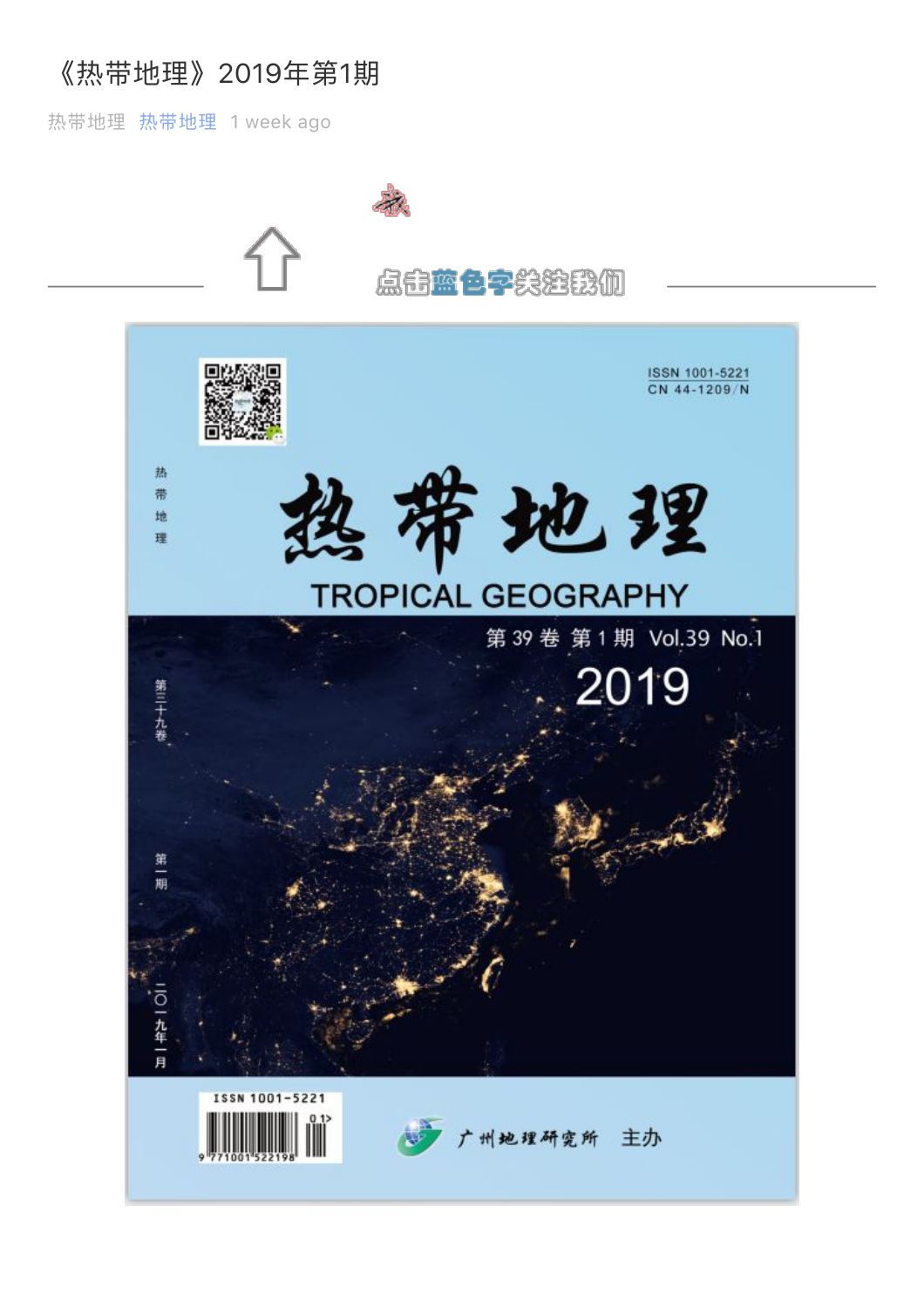1 产权视角下中国快速城镇化地区的增长与收缩——以珠江三角洲东莞市为例

李 郇, 李先锋, 邓嘉怡 热带地理, 39 (1) : 1-10.

> 伴随全球化的蔓延、快速城镇化地区的增长与收缩已成为地区发展转型研究中的国际性 话题。改革开放以来,珠江三角洲在外来资本和廉价劳动力的双重推动下实现了农村城 镇化发展, 随之出现了大量的"城乡一体化 (Desakota) "混杂空间。然而, 2008年的 余融危机对城市发展造成了巨大冲击,地区产权结构的不同导致了更新政策的差异,城 市中出现增长与收缩并存的新空间现象。基于此,文章从区域农村城镇化的特殊条件出 发,结合城乡二元土地产权结构的制度背景,探索珠江三角洲"Desakota"形成的内在因 素,并提出理解城镇增长与收缩的分析框架。后危机时代,城市国有土地和集体土地与 国家产业政策的匹配程度存在巨大差异,为不同地区带来了截然不同的发展机会。实证 分析部分以东莞市为例,通过夜间灯光数据探索城市增长与收缩的空间分布特征,同时 结合典型地区的案例分析, 从产权视角切入分析地区出现差异化发展的机制。土地是决 定地区发展方向的本质性因素, 城市中产权明确且结构单一的国有土地有利于更新置换 并实现再增长,而产权零散、用地混杂的集体土地往往因改造成本高而难以推动更新发 展. 地区出现"穿孔式"收缩。

### 2 **"**机器代人"与城镇新增长模式——以广东省佛山市顺德区为例

黄玫瑜、秦小珍、周金苗 热带地理, 39 (1) : 11-19.

> 为分析"机器代人"影响下的劳动密集型城镇新增长动力, 文章构建了"机器代人"背景下 城镇新 增 长 模 式 的 分 析 框 架 、 以 珠 三 角 城 镇 增 长 的 代 表 性 地 区 —— 佛 山 市 顺 德 区 为 案 例,重点从技术、产业、人口和空间4个方面进行了探讨。研究发现:"机器代人"的推广 应用极大地促进了地区的技术升级,企业和政府共同推动着地区技术升级路径从"二次创 新"走向"一次创新"。技术升级对产业升级和人口变化产生重要的影响,一方面促使了家 电等传统产业获,传统产业对自动化设备的需求又带动了机器人产业的发展;另 一方面削减了普通劳动力需求,催生新的就业机会,促使地区就业结构变化。产业升级 和人口变化共同促进空间组织产生变化, 创新要素在空间上扩散与集聚, 区域形成"大集 聚、小分散"的格局,边界地区成为区域新的增长核心。在"机器代人"影响下顺德区形成 了技术、产业、人口和空间相互影响与促进的城镇新增长模式。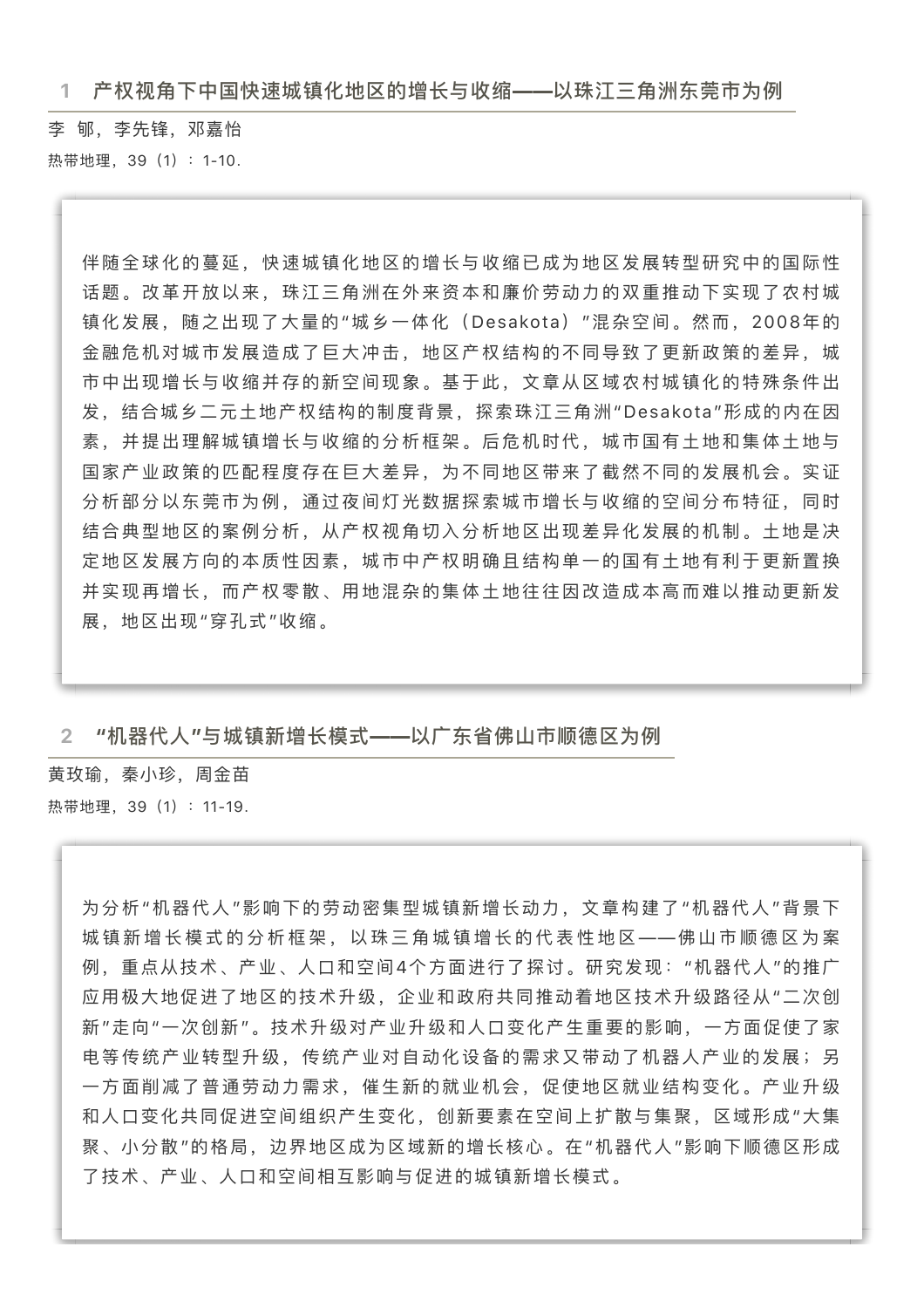3 2000年以来广东省城市人口收缩的时空演变与影响因素

杜志威、张虹鸥、叶玉瑶、金利霞、王长建 热带地理, 39 (1) : 20-28.

基于人口变化的视角, 分别对2000—2016年间广东省县级以上城市的常住人口与户籍 人口进行动态观察,分析不同类型城市人口收缩的时间变化与空间分布,并运用定量回 归方法探讨其影响因素。研究发现:普遍增长伴随着局部收缩是广东省城市人口变化的 主要特征,常住人口收缩数量变化具有波动性和短期性的特征,而户籍人口的波动变化 则相对较平稳;省域层面城市人口收缩呈现"核心地区增长—外围地区收缩"的总体分布 规律, 持续收缩和片段收缩的城市主要集中在省域边缘地带。此外, 产业经济动力不 足、区域发展存在的差异、地方财政力量薄弱以及本地人口持续外流是导致外围地区城 市人口收缩的主要影响因素。

4 城镇增长下的收缩: 以武汉为例

高 喆, 尹宁玮, 童馨仪, 李东欣, 顾 江 热带地理, 39 (1) : 29-36.

首先从人口、经济、用地3个维度综合考察武汉市增长与收缩的全貌,并采用县区及街道 2个尺度的数据定量描述了武汉市增长与收缩的特征与空间格局,发现武汉市下辖青山 区 、 硚 口 区 、 汉 阳 区 和 蔡 甸 区 存 在 局 部 较 严 重 的 收 缩 现 象 , 空 间 上 形 成 集 聚 , 形 态 上 呈"穿孔式"。进一步以青山区为案例,着重从资本视角探讨发生局部收缩的内在机制, 发现其存在老龄化、少子化趋势,但局部收缩的主因是资本从产业部门的"逃逸"。

5 城市收缩时代的适应战略和空间重构——基于日本网络型紧凑城市规划

栾志理,栾志贤 热带地理, 39 (1) : 37-49.

> 通过对日本网络型紧凑城市规划的发展机制、发展政策和代表性案例——富山市和宇都 宫市的探讨,归纳总结了日本中央和地方城市政府的收缩城市规划战略政策和空间重构 规划方案,借此为陷入收缩境况的中国城市在战略取向和空间重构方面提出有益启示: 1) 勇于接纳和面对人口减少和城市收缩这一客观事实, 积极采取激活城市收缩所带来的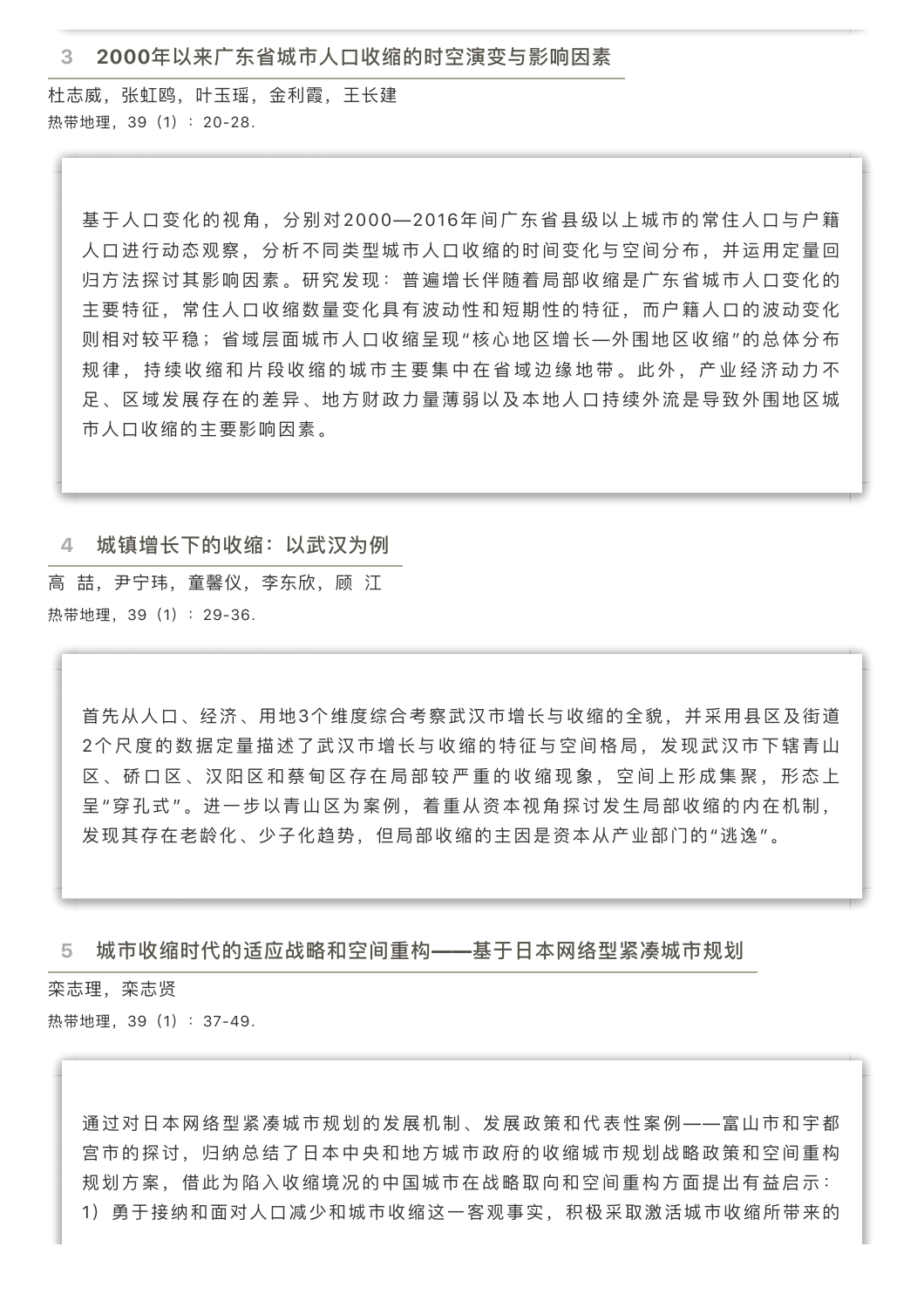机遇的适应性战略,而不是采取促使人口再度增加的应对性战略; 2) 充分考虑人口减少 和老龄化社会并存的城市收缩时代特征,通过城市功能集聚的"据点化"战略和公共交通 系统主导的"网络化"战略,构建多中心连接的网络型紧凑城市空间结构;3)根据人口数 量变化预测结果,动态地推动城市规模的精明收缩,开展匹配存量规划或减量规划的规 模话当化规划。

6 城市收缩背景下外来人口政策满意度——以东莞为例

孙文睿, 黄 旭, 薛德升 热带地理, 39 (1) : 50-57.

> 2008年金融危机后东莞出现城市收缩现象, 东莞城市政府出台了以户籍改革为核心的外 来人口政策吸引人口定居、改善人口流失情况。然而,在政策实践中,不同特征人群对 于外来人口政策的满意程度或有差异,但已有研究鲜有探讨这一问题。因此,文章从市 民视角评价以户籍改革为核心的外来人口政策,重点对比未入户外来人口与已入户人口 的政策满意度。 基于2013年东莞外来人口工作生活的问卷调查数据,采用二元逻辑回归 分析方法,探讨外来人口对于东莞城市政策的满意度及其影响因素。研究发现:全体外 来人口中,高学历、没有因户口遇到教育/住房差别待遇、满意治安环境、参与公共政策 制定的群体,对外来人口政策的满意度更高。对比未入户与已入户两类人群发现;已入 户人群比未入户核群志意度更高;未入户人群对于住房、教育以及治安环境的 关注更为明显;已入户人群则更为关注情感维度与社会融合。

7 家庭视角的流动人口城市定居意愿及其影响机制——基于中国8个城市的实证分析

陈宏胜, 王兴平, 刘 晔, 李志刚 热带地理, 39 (1) : 58-68.

> 采用了8个具有代表性城市的抽样调查数据,基于家庭视角对流动人口家庭城市定居意愿 及其影响因素进行研究。通过从长期居住打算、社会保障、社会认同、家庭迁移、户口 迁移等方面构建家庭城市定居意愿指数(FSI),研究发现:武汉、无锡、苏州、西安的 流动人口家庭城市定居意较高,上海处于中间水平,而泉州、长沙和咸阳的流动人口 的家庭城市定居意较低。采用回归分析发现:不同城市流动人口定居意愿的影响因素 存在一定差异,但家庭因素的影响具有一致性,呈现所在城市越有利于对其家庭成员的 照顾和发展,流动人口家庭城市定居意愿则越强烈的特征。最后,提出创建"家庭友好 型"的城乡发展新秩序,实现流动人口家庭城市定居和发展,提升人口城市化质量。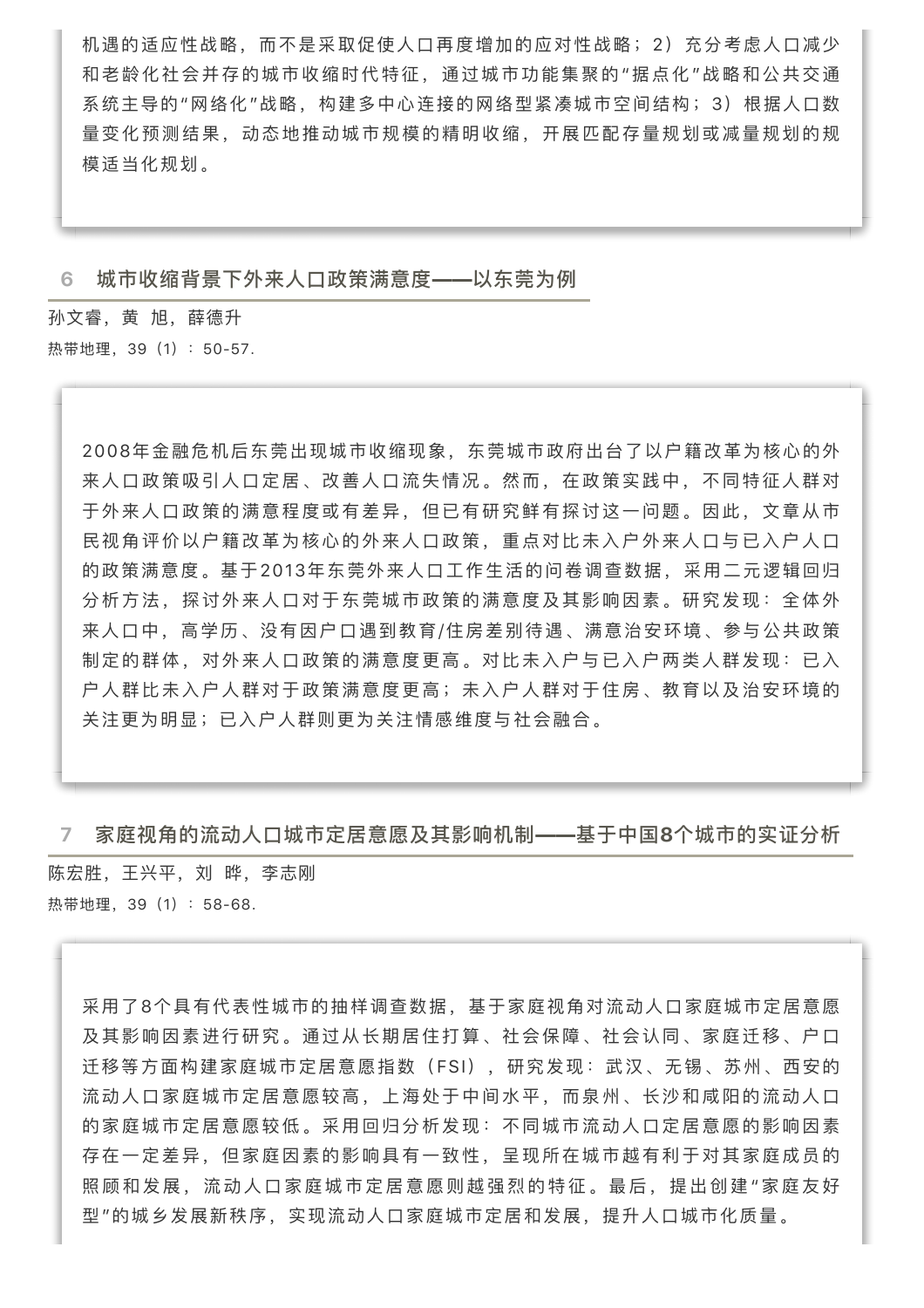8 子女随迁的乡—城流动人口家庭社会融入——以浙江金华市区为例

张园林, 刘玉亭, 陈妙蓉 热带地理, 39 (1) : 69-80.

> 以子女随迁的乡—城流动人口家庭为对象,基于2016年金华市区问卷调研数据,采用主 成分分析和多元线性回归分析方法,辅以访谈数据,探讨其社会融入水平及其影响因 素。研究发现:此类流动人口家庭的社会融入主要涉及子女教育、经济适应和心理融入3 个维度,社会融入度总体处于中等水平,子女教育融入度最高,其次是经济适应,而心 理融入度最低,且各维度内部差异较大。子女教育融入度虽高,但也存在难以进入公办 学校的困境,缺乏自主选择学校的权利。政策层面虽降低了对流动人口的准入门槛,但 在 执 行 中 由 于 资 源 有 限 、 供 需 不 匹 配 和 宣 传 不 到 位 等 原 因 , 福 利 制 度 仍 以 本 地 居 民 为 主、流动家庭难以平等享受福利保障,造成严重的本外差异,心理融入度低。个人层面 的性别和受教育程度,经济层面的取业和收入,教育层面的学校类型和教育支出等对社 会融入均有显著影响。综合来看,与个体流动相比,子女随迁的家庭化迁移对流入地的 需求更加多样化和复杂化、能否较好地提升子女受教育水平是其融入城市的首要考量、 其次是经济和心理层面因素。

#### 9 流动摊贩疏导区的实践效应和挑战——以广州市荔湾区源溪社区疏导区为例

范诗彤、李立勋、符天蓝 热带地理, 39 (1) : 81-90.

> 通过观察、问卷调查、访谈等质性研究方法分析疏导区政策出台的社会背景, 梳理政策 的详细内容,并以广州市荔湾区源溪社区流动摊贩疏导区为例,分析了疏导区的实践效 应及面临的挑战。研究表明: 疏导区政策是政府根据历史经验、兼顾多方利益主体出台 的治理流动摊贩的手段,为摊贩提供了进入门槛低的合法经营空间,重新塑造了流动摊 贩的空间分布和社区商业体系,提升了摊贩的认同感,便于城管规范管理,满足了更大 范围的消费需求,存在一定的正面效应;但因噪音污染、管理不善等问题,疏导区的设 立阴碍了社区环境的提升。由于用地临时性的弊端和所在社区定位升级的发展需求,源 溪疏导区被要求撤销。案例显示:由于疏导区占用公共空间和所涉不同群体的利益无法 协调等问题,疏导区政策并未帮助摊贩实现从非正规经济到正规经济的转变。因此,城 市管理者可通过建立第三方组织,为疏导区利益相关群体建立沟通机制,合理地进行疏 导区的选址和管理。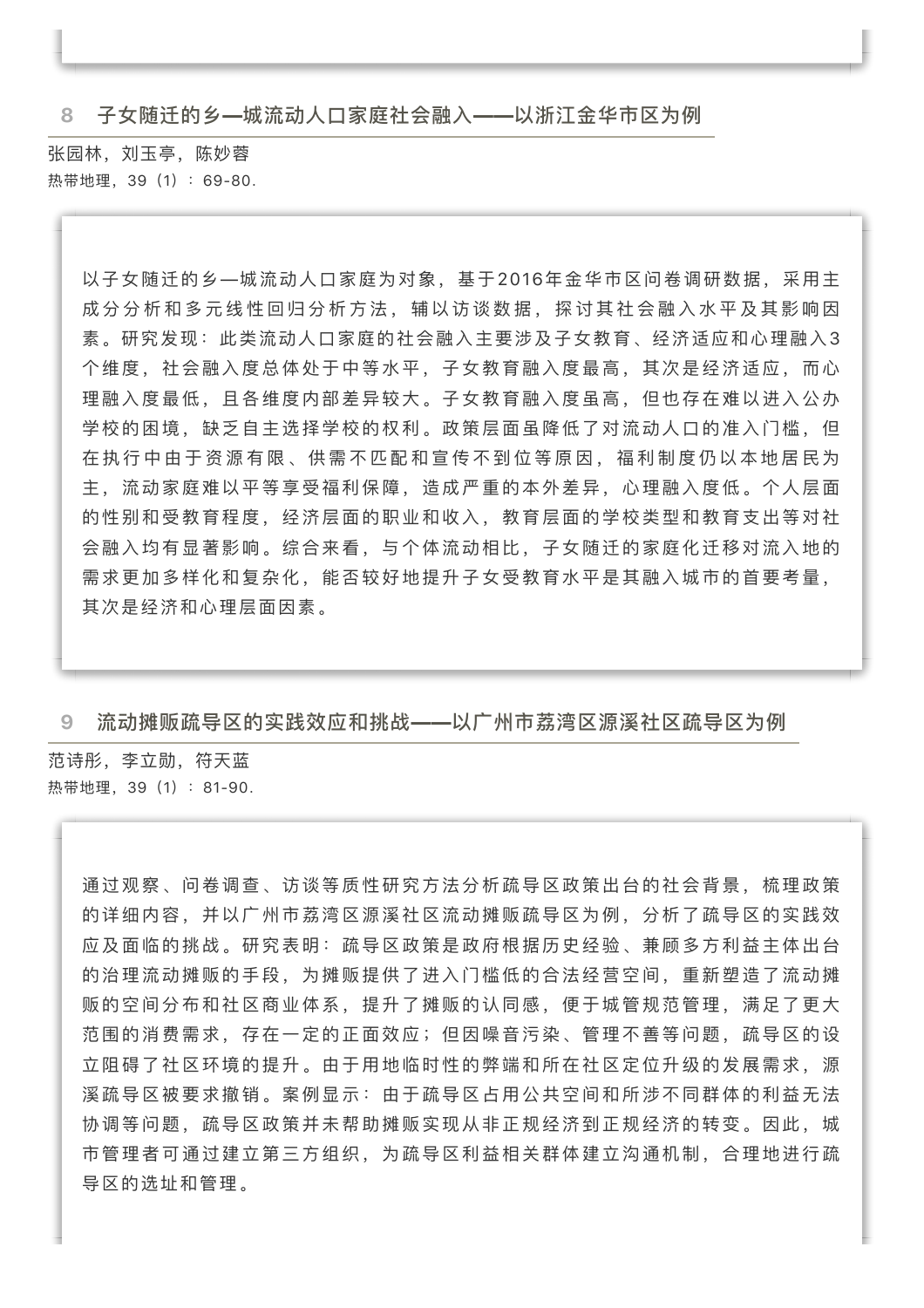10 与跨国企业技术互动对本土企业创新绩效的影响——以中国高技术制造业为例

夏丽丽,王润晓,李铸杰,伍敏静 热带地理, 39 (1) : 91-98.

> 在技术溢出和技术互动效应理论辨析的基础上,以中国高技术制造业为例,基于分行业 面板数据, 在多元回归模型中引入连乘变量, 从技术能力互动、研发行为互动2个方面, 对与跨国企业技术互动对本土企业创新绩效的影响进行实证分析。结果显示: 1) 以双方 技术实力为基础的技术能力互动对本土企业的创新绩效具有显著的正效应; 2) 研发行为 互动同时促进双方研发行为的强化,对本土企业创新绩效也具有显著的正效应。3)控制 变量中,产品进入国际市场能力与企业创新绩效存在显著的负相关,本土企业规模、资 本强度及市场结构对企业创新绩效的影响在统计学上不显著。研究结果同时支持了跨国 资本对地方企业研发行为的"控制变量, 有助于丰富全球化与地方创新相互作用与机制的 理解。

11 工业用地转型下地理想象与地方意义构建——广州广钢新城案例

张隆龙,劳颖宜,程国宇,王 敏 热带地理 39 (1) : 99-107.

> 在城市化进程中工业用地转型背景下,选择广钢新城为案例进行实证分析,从地理想象 的视角,探讨周边村民、旧广钢职工以及新进入者等主体对广钢新城地方意义和文化内 涵进行解构和重构的过程, 并进一步解析地方建构与身份认同的联系。研究发现: 1) 由 于主观性和空间实践体验的差异,不同社会群体对于广钢的地方意义有着截然不同的想 象; 2) 周边村民、广钢旧厂职工集体记忆的嬗变, 反映了空间形态、社会结构变化与在 地群体的想象构建以及身份认同的耦合关系; 3) 新进入者的地方身份认同建立在排除在 地群体的地方文化想象之上, 二者对于广钢新城的地方意义和身份认同是断裂的, 2个社 会群体对于地方意义的感知与认同在未来还需要进一步的交流与融合; 4) 在社会话语构 建的文化冲击以及权力和资本的支配下、外界群体逐渐产生对广钢新城地方文化意义的 多元想象。广钢片区的大规模空间重塑以及由此衍生的地方意义重构说明经济、社会和 文化因素对地方建构具有直接而深刻的影响。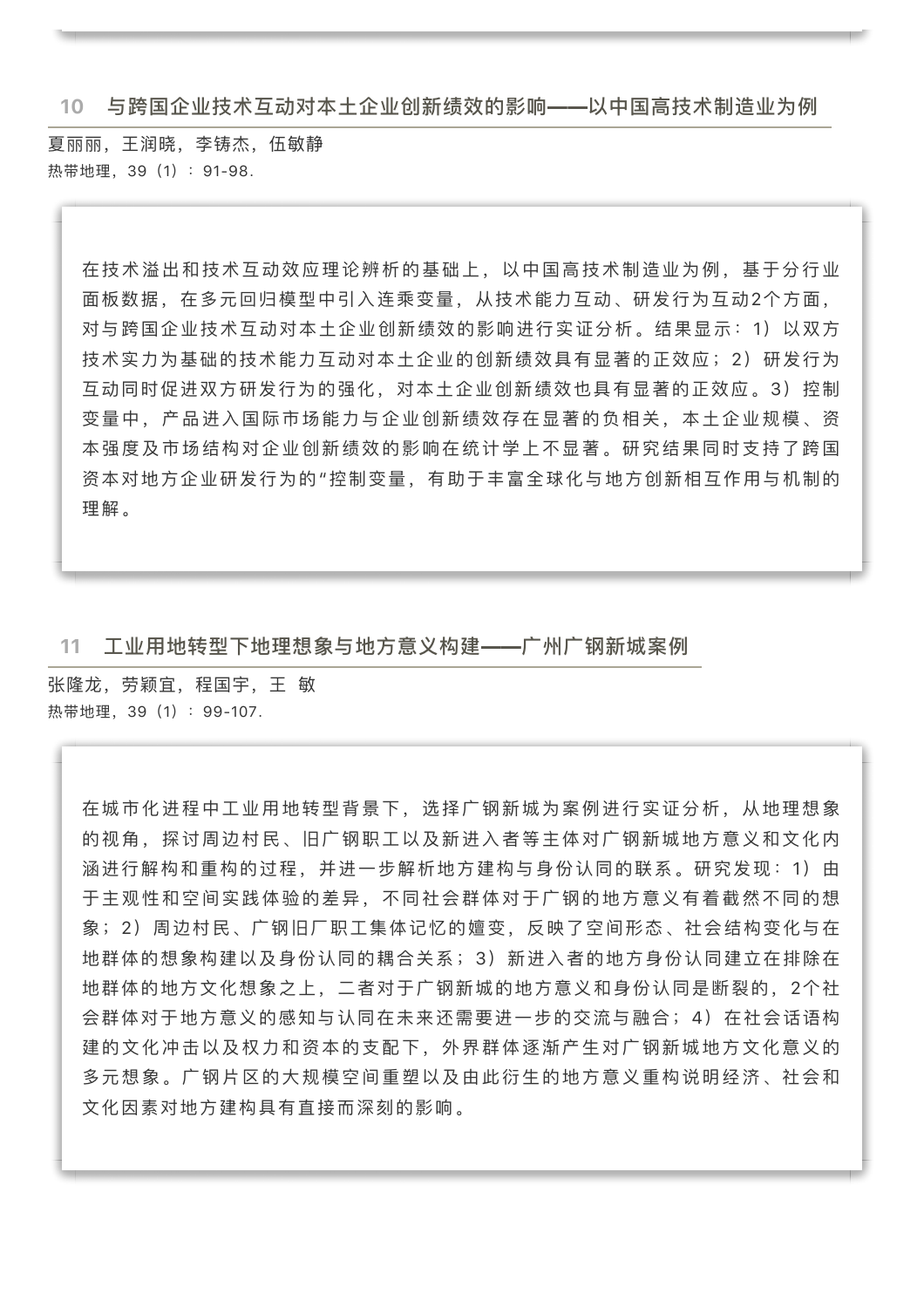陈再齐、姚华松 热带地理, 39 (1) : 108-116.

> 以古代广州港—城空间关系的发展演化为实证案例,采用历史地理的研究方法,探讨了 中国古代长时间跨度视角下港—城空间关系发展演化的规律特征。结果表明:城市与港 口发展之间形成了唇齿相依的紧密联系,港—城空间关系发展演化呈现出明显的规律性 特征;古代港口具有重要的交通和商贸功能,码头毗邻地区往往发展成为重要的城市商 贸区;港口通过毗邻城市功能区的发育,影响城市空间拓展的方向;自然环境变迁、航 运技术变革、交通商贸变化以及政治军事的考量等因素综合作用,驱动港—城空间关系 不断发展演化;古代广州港—城空间关系的演化模式明显有别于西方学者归纳的理论模 式。

## 13 基于轨迹数据场的热点区域提取及空间交互分析——以深圳市为例

周 博, 马林兵, 胡继华, 吴苏杰, 何桂林 热带地理, 39 (1) : 117-124.

以深圳市出租车GPS数据为基础,运用时空拓展的轨迹数据场聚类方法提取城市交通热 点区域, 结合城市POI (Point of Interest) 数据和地理实况对热点区域加以理解和分 析。 基于复杂网络的视角, 计算交互分析指标并可视化热点区域的空间交互网络,探究 城市交通和居民出行的时空规律。结果表明:1)交通枢纽(机场、火车站和口岸)、综 合性商圈、城市重要主干道周边和城市商务中心在节假日和工作日均表现为持续热点区 域; 2) 节假日热点区域分布较"发散", 主要反映了居民个性化出行需求; 3) 工作日热 点区域分布较"收敛",主要表现为职住分离的通勤模式;4)不同热点区域在空间交互网 络中的重要性存在明显差异, 其空间交互体现了距离衰减效应和局部抱团现象, 居民出 行的热点区域网络本身具有小世界效应和无标度特征。

## 14 北京主城区伪基站活动时空特征及其影响因素

李旭亮, 陶海燕, 卓 莉, 李秋萍, 汪珂丽 热带地理, 39 (1) : 125-134.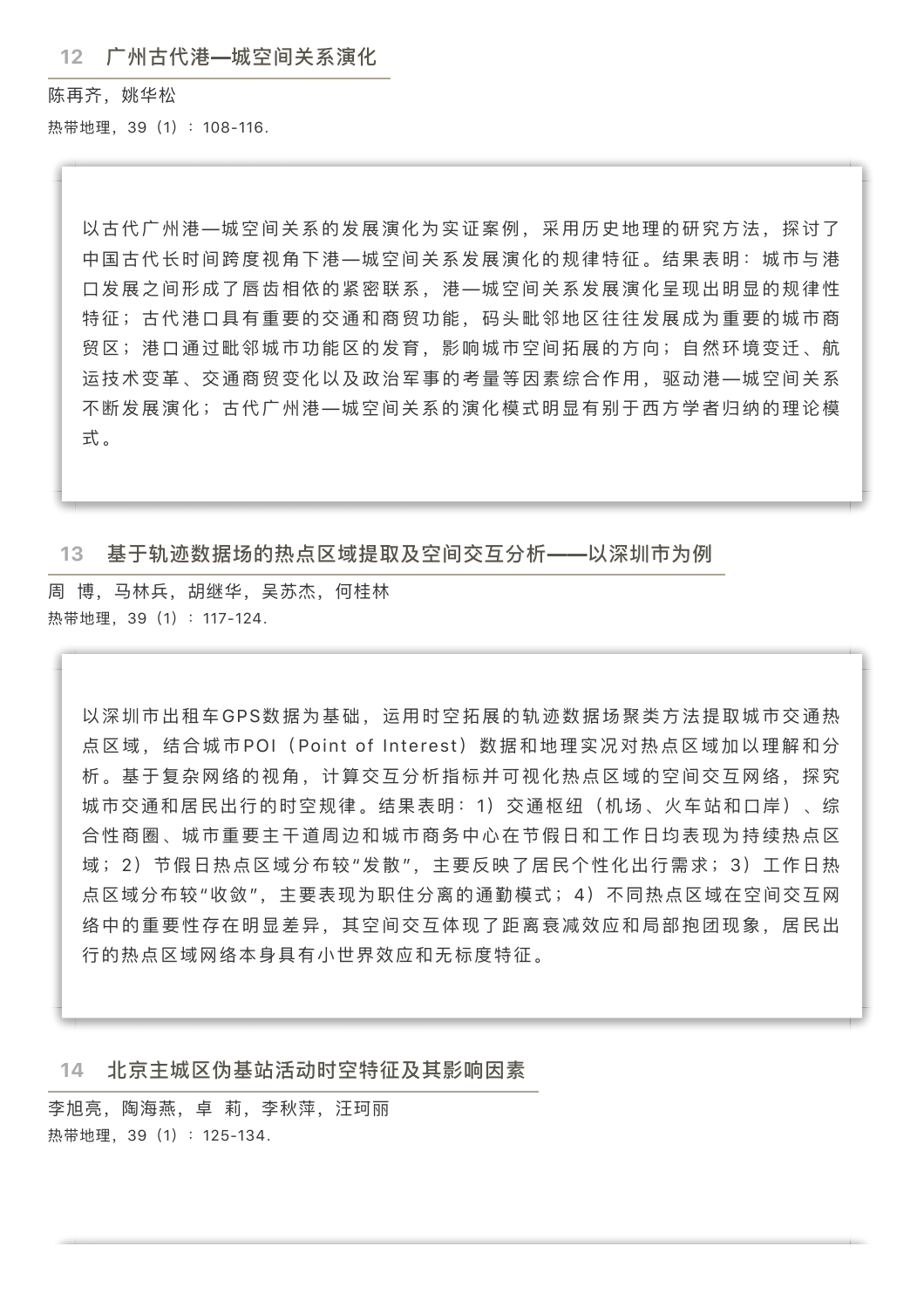利用北京主城区2017-02-23—04-26的垃圾短信数据反映伪基站的活动轨迹, 通过核 密度估计分析伪基站的时空特征;以1 km格网为研究单元, 采用空间计量模型定量分析 了建成环境与社会经济因素对伪基站分布的影响。结果发现: 1) 伪基站活动呈现出明显 的时空集聚,空间上东多西少,最大的热点区域位于国贸。2)伪基站活动存在显著的空 间自相关性, 邻近区域伪基站发送垃圾短信增加1%, 相应本区域增加约0.7%。3)建成 环境因素中,正向影响最大的是商业和住宅,负向影响最明显的是酒店设施,教育设施 存在显著的负空间溢出效应;交通方面,地铁站对伪基站活动的吸引作用仅存在于邻近 区域。4)社会经济因素中体现了伪基站活动与低收入群体、人流活动和老龄人口均存在 一定正相关性。

#### 15 水利工程对长江荆南三口水系连通功能变化的影响

李景保, 何 蒙, 吕殿青, 于丹丹, 杨 波 热带地理, 39 (1) : 135-143.

为了揭示荆南三口地区水利工程与水系连通功能的定量关系, 基于1954、1975、 1990、2008和2016年5期的水利工程与水系连通功能的相关数据,运用集对分析和相 关分析等方法,定量评价了水利工程对长江荆南三口水系连通功能的影响,结果表明: 1) 区内外水利工程与多年日均径流保证率、河道断流率、输沙效率的相关系数(R2) 均 > 0.5, 皆达到显著性水平。2) 自然功能3个模块的联系主值数基本呈下降趋势, 但 物质能量传递功能与生态维系功能下降尤为明显。1990年之前物质能量传递与生态维系 功能处于一个较好的状态, 1990年后这2项功能的等级已下降至"差"; 社会功能3个模 块的联系主值数的变化各不相同。洪涝防御功能一直处于上升状态,而水资源调配功能 和水能与水运资源利用功能都在1954—1990年呈下降趋势, 1990年后, 水资源调配功 能逐渐回升,水能与水运资源利用功能持续下降。3) 1954—2008年自然功能等级和综 合功能等级都有所下降, 直到2016年才稍有回升, 但升幅较小, 等级较低; 社会功能等 级在1954—1990年较低,2008年以后回升,且明显高于自然功能等级。

16 海南岛东部地区土地利用方式对土壤有机碳与易氧化有机碳的影响

赵志忠, 李 燕, 赵泽阳, 邢瑶丽, 刘玉燕 热带地理, 39 (1) : 144-152.